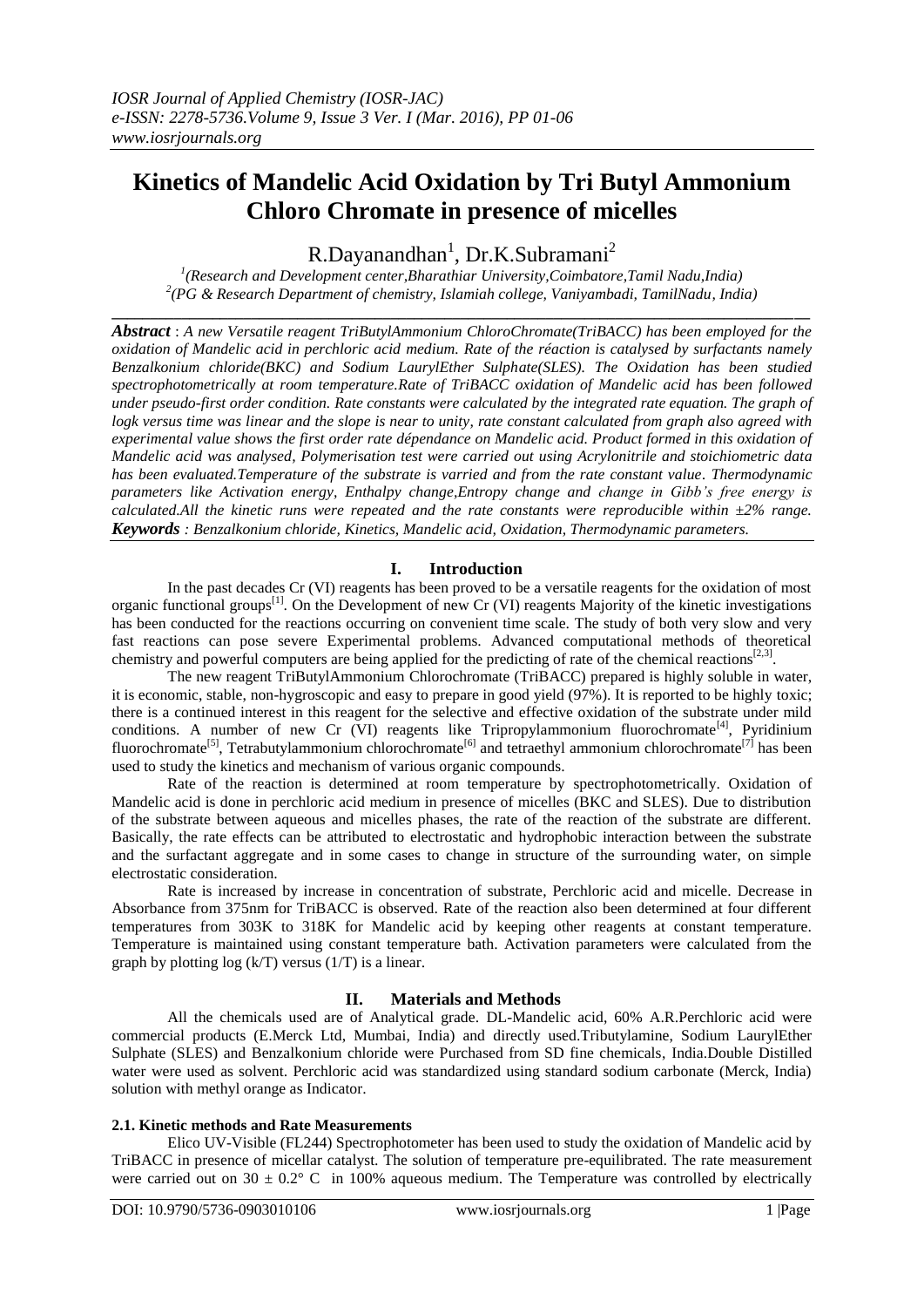operated thermostat. The total volume of reaction mixture in the spectrophotometric cell was kept as 2.5ml in each kinetic run. The reactions were carried out under pseudo-first order conditions, keeping the substrate concentration always in excess. The pseudo-first order rate constant of each kinetic run was evaluated from the slope of the linear plot of log (a-x) versus time, according to the first order rate equation by the method of least square.

 $k = (2.303/t)^* \log(a/(a-x))$  ----- (1)

 $k_1 = 2.303$  x slope expressed in sec<sup>-1</sup> where  $k_1$  is the pseudo-first order rate constant, 't' is the time in sec. and 'a' and (a-x) denote the initial concentration and concentration at time 't' respectively of oxidant.

# **2.3. Thermodynamic methods**

Time is a variable in kinetics but not in thermodynamics; rates dealt with in the latter are with respect to temperature, pressure, etc., but not with respect to time; equilibrium is a time independent state. Thermodynamic parameters such as Activation Energy, Frequency factor, Enthalpy of Activation, Entropy of Activation and free energy of Activation has been calculated at four different temperatures from the equations given below. From Arrhenius Equation the speed of the chemical reaction increases exponentially with temperature.

 $k = A.\exp[-E_a/RT]$  ------ (1)

Log A =  $log k_2 + [E_a/2.303RT]$  ------ (2)

The equation is in accordance with empirical fact that for most of reactions plot of  $3 + \log k_2$  versus  $10^3$ / T is a Arrhenius plot which gives a straight line and slope is  $-E_a/2.303R$ ,  $E_a$  calculated in this way is called Arrhenius activation energy. Intercept gives the value of log A.

 $\Delta H = E_a - RT$  ----- (3)  $\Delta S = 2.303 \text{ R} (\log A - \log \exp [k_B T/h])$  ----- (4)  $\Delta G = \Delta H - T \Delta S$  ------ (5)

# **2.4. Preparation of TriButylAmmonium Chlorochromate (TriBACC) (C4H9)3NH[CrO3Cl]**

TriButylAmmonium Chlorochromate (TriBACC) by the reported procedure [8]

Chromium (VI) oxide (15g, 0.15mol) and 6M Hydrochloric acid (25ml, 0.3mol) was added and stirred at 0 $^{\circ}$ C. To the resultant orange solution, Tributylamine (71.29ml, 0.3mol) was added drop wise and stirring was continued over a period of half an hour. The precipitated solid was isolated by filtration and washed with petroleum ether and dried under vacuum for 2 hours. Yield:  $45.8(95%)$ ; mp  $165^{\circ}$ C.IR spectral data is 913,432,970 cm<sup>-1</sup>. UV/Visible and<sup>1</sup>H-NMR was all consistent with the TriBACC structure. Electronic absorption at 22026 cm<sup>-11</sup>H-NMR (500 MHz, CD<sub>3</sub>CN):  $o = 1.2$  (*t*, 3H),  $o = 1.6$  (*m*, 4H),  $o = 2.7$  (*t*, 2H),  $o = 2.7$ 7.5 ppm (*s*, 1H).Purity of the oxidant is tested using iodimetric procedure.

## **2.5. Product Analysis**

The carbonyl compound formed during the oxidation of Mandelic acid by TriBACC was analyzed by the following general procedure. The reaction mixture, after 9 half lives was neutralized to  $pH = 6.0$  by the addition of saturated KHCO<sub>3</sub> solution and the resultant solution are filtered off. The filtrate was extracted with diethyl ether several times and the ether extracts were made up to known volume. The amount of the Product Benzaldehyde formed was determined by measuring the absorbance at 280nm. Benzaldehyde formed was analyzed as 2, 4-dinitrophenyl-hydrazone derivative (b.pt-178°C).

## **2.6. Stoichiometry and polymerization test**

The stoichiometric studies for the oxidation of Mandelic acid by TriBACC in the presence of micelle were carried out at  $30 \pm 0.2$ °C. The stoichiometry was calculated from the ratio between reacted [oxidant] and [substrate]. Polymerization test with acrylonitrile was carried out to check the formation of intermediate radicals during the oxidation of Mandelic acid byTriBACC in perchloric acid medium.

# **III. Result and Discussion**

The kinetics of TriBACC oxidation of Mandelic acid at room temperature  $30 \pm 0.2$ °C in perchloric acid medium in presence of micelles is attempted.

## **3.1. Dependence of rate on varying TriBACC concentration**

The rate of TriBACC oxidation of Mandelic acid has been followed under pseudo first order condition by keeping excess of the Mandelic acid concentration than the reagent. The rate constants were calculated by the integrated rate equation. The graph of log k versus time was linear and the rate constants calculated from the slope of the graph agreed with the experimental value, which shows first order dependence. It was given in Table – 1 and fig.1. All the kinetic runs were repeated and the rate constants were reproducible within  $\pm 2\%$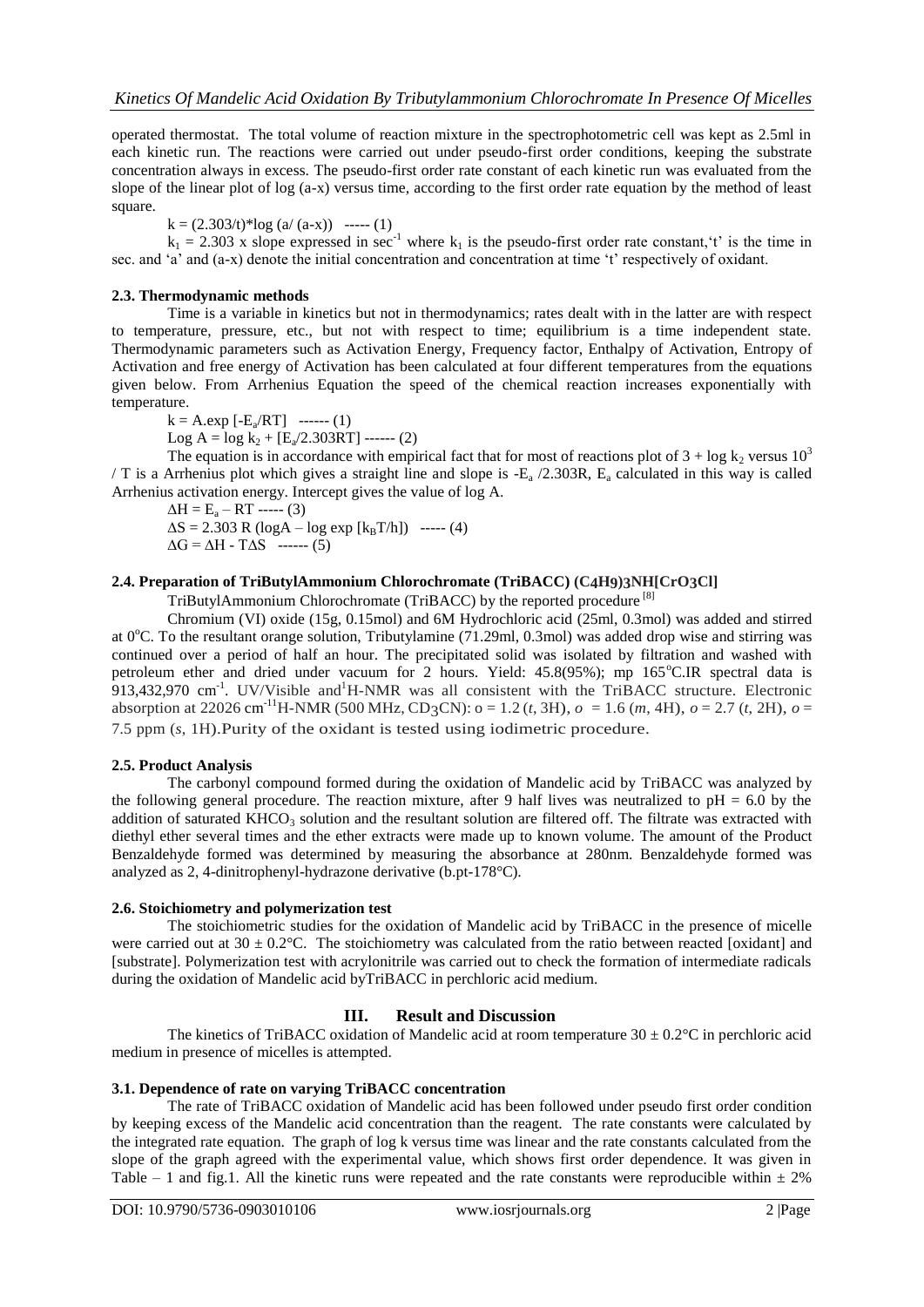range. Concentration of TriBACC varied at  $1.0x10^{-2}$ ,  $2.0x10^{-2}$ ,  $3.0x10^{-2}$ ,  $4.0x10^{-2}$  mol dm<sup>-3</sup>, keeping other concentrations of Mandelic acid, perchloric acid and temperature constant.

| -d[Mandelic acid] / $dt = k_1$ [Mandelic acid] ------- (10) |  |  |  |
|-------------------------------------------------------------|--|--|--|
|-------------------------------------------------------------|--|--|--|

| $TABLE-1$ |                                                                                                                                                                                                                 |                                       |  |  |  |
|-----------|-----------------------------------------------------------------------------------------------------------------------------------------------------------------------------------------------------------------|---------------------------------------|--|--|--|
|           |                                                                                                                                                                                                                 |                                       |  |  |  |
|           | [TriBACC] = $4.0x10^{-2}$ mol dm <sup>-3</sup> [HClO <sub>4</sub> ] = $4.0x10^{-2}$ mol dm <sup>-3</sup><br>[Mandelic acid] = $4.0x10^{-1}$ mol dm <sup>-3</sup> [Micelle] = $1.0x10^{-3}$ mol dm <sup>-3</sup> |                                       |  |  |  |
| Time(Sec) | $(a - x)$ mol dm <sup>-3</sup>                                                                                                                                                                                  | $10^3$ k <sub>1</sub> s <sup>-1</sup> |  |  |  |
| 60        | 2.5499                                                                                                                                                                                                          | 2.79                                  |  |  |  |
| 120       | 2.1578                                                                                                                                                                                                          | 2.78                                  |  |  |  |
| 180       | 1.7997                                                                                                                                                                                                          | 2.86                                  |  |  |  |
| 240       | 1.5671                                                                                                                                                                                                          | 2.73                                  |  |  |  |
| 300       | 1.3100                                                                                                                                                                                                          | 2.77                                  |  |  |  |
| 360       | 1.1212                                                                                                                                                                                                          | 2.75                                  |  |  |  |
| 420       | 0.9339                                                                                                                                                                                                          | 2.79                                  |  |  |  |
| 480       | 0.8144                                                                                                                                                                                                          | 2.73                                  |  |  |  |
| 540       | 0.6955                                                                                                                                                                                                          | 2.72                                  |  |  |  |
| 600       | 0.5902                                                                                                                                                                                                          | 2.72                                  |  |  |  |
|           | Experimental value                                                                                                                                                                                              | 2.76                                  |  |  |  |
|           | Graphical value                                                                                                                                                                                                 | 2.781                                 |  |  |  |
|           |                                                                                                                                                                                                                 |                                       |  |  |  |
|           |                                                                                                                                                                                                                 |                                       |  |  |  |



**Fig.1: Pseudo first order plot of logk versus time rate dependence for TriBACC**

#### **3.2. Dependence of rate on varying Mandelic acid concentration**

On increasing the concentration of Mandelic acid at  $1.0x10^{-1}$  to  $4.0x10^{-1}$  mol dm<sup>-3</sup> and by keeping other constituents constants, the rate increases proportionately. The plot of 4+logk versus 2+ logs [Mandelic acid] is a linear with slope nearness to Unity shows the first order rate dependence of Mandelic acid. The rate is compared for the both the absence and presence of micelle. It was shown in Table-2 and Fig.2.

**TABLE – 2**  $[TriBACC] = 4.0x10^{-2}$  mol dm<sup>-3</sup>  $[HClO_4] = 4.0x10^{-2}$  mol dm<sup>-3</sup> [Temperature] =  $30 \pm 0.2^{\circ}\text{C}$  [Micelle] =  $1.0x10^{-3}$  mol dm<sup>-3</sup>

| --------             |                                       |                                                                         |                                       |                                                                           |                                       |                                                            |
|----------------------|---------------------------------------|-------------------------------------------------------------------------|---------------------------------------|---------------------------------------------------------------------------|---------------------------------------|------------------------------------------------------------|
| <b>Mandelic acid</b> | $10^4$ k <sub>1</sub> s <sup>-1</sup> | $10^2$ k <sub>2</sub> mol <sup>-1</sup> dm <sup>3</sup> s <sup>-1</sup> | <b>BKC</b>                            |                                                                           | <b>SLES</b>                           |                                                            |
|                      |                                       |                                                                         | $10^4$ k <sub>1</sub> s <sup>-1</sup> | $10^{2}$ k <sub>2</sub> mol <sup>-1</sup> dm <sup>3</sup> s <sup>-1</sup> | $10^4$ k <sub>1</sub> s <sup>-1</sup> | $102$ k, mol <sup>-1</sup> dm <sup>3</sup> s <sup>-1</sup> |
| 1.0                  | 2.14                                  | 2.14                                                                    | 2.44                                  | 2.44                                                                      | 2.85                                  | 2.85                                                       |
| 2.0                  | 4.34                                  | 2.17                                                                    | 4.90                                  | 2.45                                                                      | 5.69                                  | 2.84                                                       |
| 3.0                  | 6.47                                  | 2.15                                                                    | 7.29                                  | 2.43                                                                      | 8.53                                  | 2.84                                                       |
| 4.0                  | 8.66                                  | 2.16                                                                    | 9.74                                  | 2.44                                                                      | 1.46                                  | 2.86                                                       |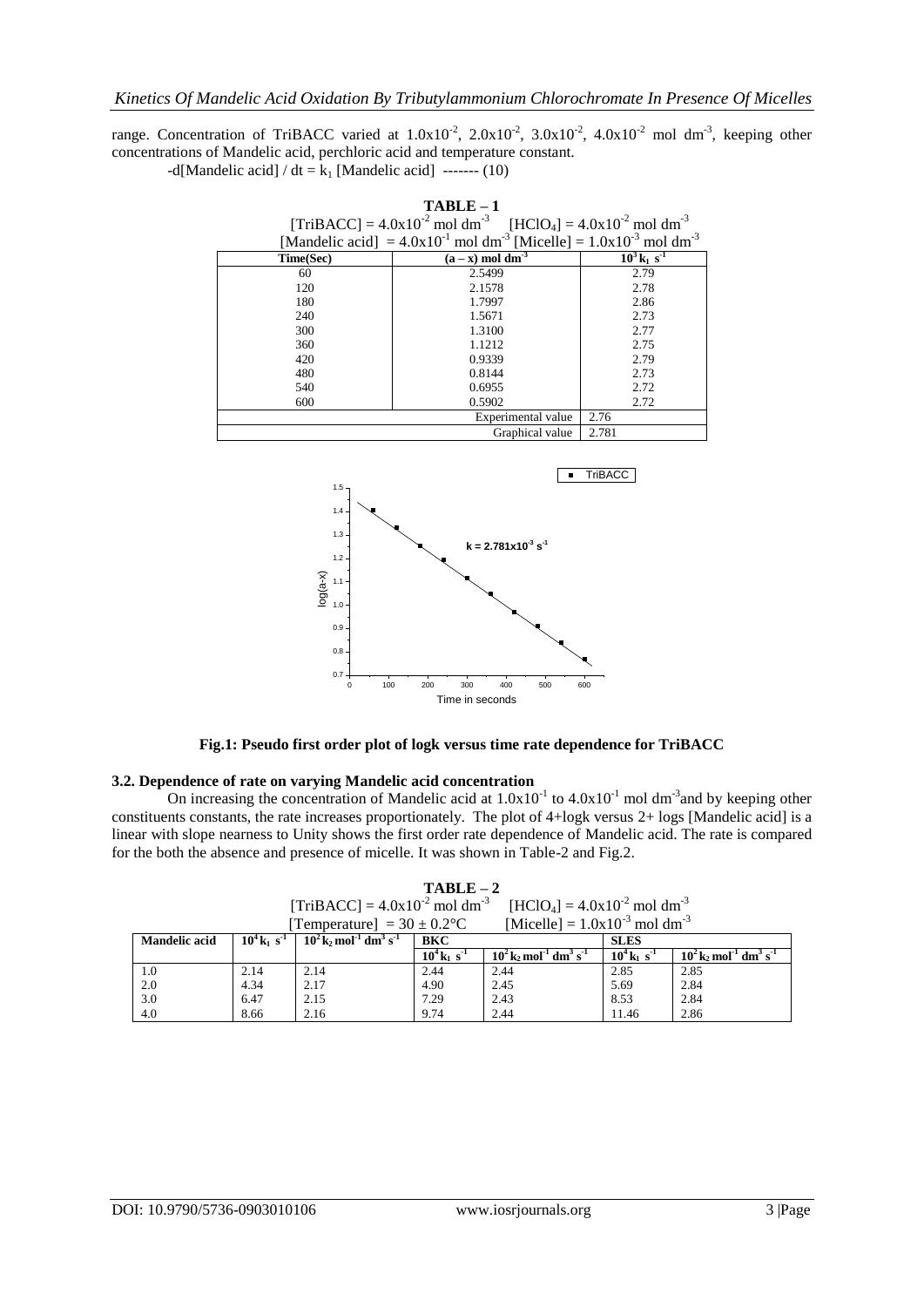

**Fig.2: rate dependence of Mandelic acid in absence and presence of micelle**

# **3.3. Dependence of rate on varying Perchloric acid concentration**

On varying the concentration of Perchloric acid at  $1.0x10^{-2}$  to  $4.0x10^{-2}$  mol dm<sup>-3</sup> and by keeping other constituents constants, the rate was found to be nearly constant. The plot of 4+logk versus 2+log[Perchloric acid] is a linear with slope nearness to Unity shows the Pseudo first order rate dependence of Perchloric acid. The rate is measured in presence of micelle. It was shown in Table-3 and Fig.3.

 $Rate = k_{obs}[TriBACC][HClO<sub>4</sub>]$  ------- (11)

# **TABLE – 3**

|                                 | [TriBACC] = $4.0x10^{-2}$ mol dm <sup>-3</sup> [Mandelic acid] = $4.0x10^{-1}$ mol dm <sup>-3</sup> |
|---------------------------------|-----------------------------------------------------------------------------------------------------|
| [Temperature] $= 30 \pm 0.2$ °C | [Micelle] = $1.0x10^{-3}$ mol dm <sup>-3</sup>                                                      |

| Perchloric acid | <b>BKC</b>                            |                                                                         | <b>SLES</b>                           |                                                                         |  |
|-----------------|---------------------------------------|-------------------------------------------------------------------------|---------------------------------------|-------------------------------------------------------------------------|--|
|                 | $10^4$ k <sub>1</sub> s <sup>-1</sup> | $10^2$ k <sub>2</sub> mol <sup>-1</sup> dm <sup>3</sup> s <sup>-1</sup> | $10^4$ k <sub>1</sub> s <sup>-1</sup> | $10^2$ k <sub>2</sub> mol <sup>-1</sup> dm <sup>3</sup> s <sup>-1</sup> |  |
| 0.1             | 0.758                                 | 7.58                                                                    | 0.682                                 | 6.82                                                                    |  |
| 0.2             | 1.504                                 | 7.52                                                                    | 1.359                                 | 6.80                                                                    |  |
| 0.3             | 2.262                                 | 7.54                                                                    | 2.068                                 | 6.89                                                                    |  |
| 0.4             | 3.113                                 | 7.78                                                                    | 2.714                                 | 6.79                                                                    |  |



**Fig .3: Pseudo first order plot of rate dependence of HCLO<sup>4</sup>**

# **3.4. Dependence of rate on varying Micellar concentration**

On varying the concentration of micelle Benzalkonium chloride (BKC) and Sodium Lauryl Ether Sulphate (SLES) at 0.0052, 0.01, 0.015 and 0.03 mol dm<sup>-3</sup> shows a progressive increase in the rate. A plot of logk versus 3+ [micelle] gives sigmoidal curve with CMC value  $(1.1\pm0.6)$  x10<sup>-3</sup>. Comparision of rate is given below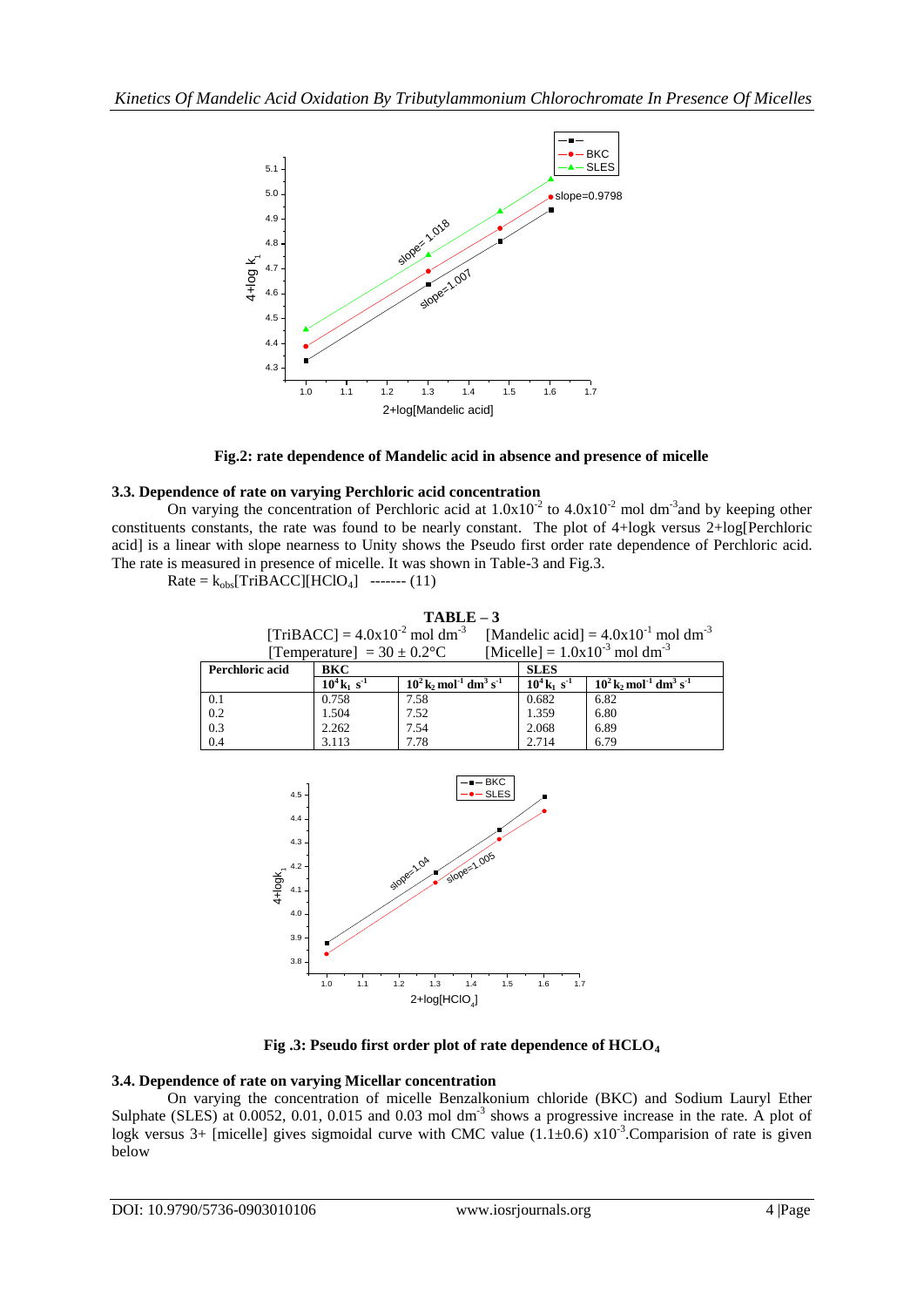

**Fig .4: Rate dependence of micellar (BKC & SLES) variation**

## **3.5. Thermodynamic parameters**

Oxidation of Mandelic acid by TriBACC was carried out at four different temperatures keeping all reactant concentrations constant. The rate constant calculated is given in the Table-5. The Arrhenius plot of  $log k<sub>2</sub>$ Vs 10<sup>3</sup>/T is given in Fig.5. Arrhenius parameters at 313K for the oxidation of Mandelic acid by TriBACC is given in Table-6

| $TABLE-5$                                 |                                                |  |                                                             |
|-------------------------------------------|------------------------------------------------|--|-------------------------------------------------------------|
|                                           | $[TriBACC] = 4.0x10^{-2}$ mol dm <sup>-3</sup> |  | [Mandelic acid] = $4.0x10^{-1}$ mol dm <sup>-3</sup>        |
| $[HCIO4] = 4.0x10-2$ mol dm <sup>-3</sup> |                                                |  | [Micelle] = $1.0x10^{-3}$ mol dm <sup>-3</sup>              |
| Temperature(K)                            | $10^4$ k <sub>1</sub> s <sup>-1</sup>          |  | $10^3$ k, mol <sup>-1</sup> dm <sup>3</sup> s <sup>-1</sup> |
| 303                                       | 2.14                                           |  | 7.06                                                        |
| 308                                       | 2.44                                           |  | 7.92                                                        |
| 313                                       | 2.72                                           |  | 8.69                                                        |
| 318                                       | 3.07                                           |  | 9.65                                                        |



**Fig.5: Arrhenius plot of log k<sup>2</sup> Vs [10<sup>3</sup> /T] to calculate thermodynamic parameters**

**TABLE-6Arrhenius parameters at 313K for the oxidation of Mandelic acid by TriBACC**

| <b>Arrhenius parameters</b>        | [Mandelic acid] |
|------------------------------------|-----------------|
| Ea $KJmol^{-1}$                    | 19.065          |
| $\Delta H$ KJmol <sup>-1</sup>     | 16.463          |
| $-\Delta S$ JK $^{-1}$ mol $^{-1}$ | 191.2           |
| $\Delta G$ KJmol <sup>-1</sup>     | 763             |
| Log A                              | 412             |